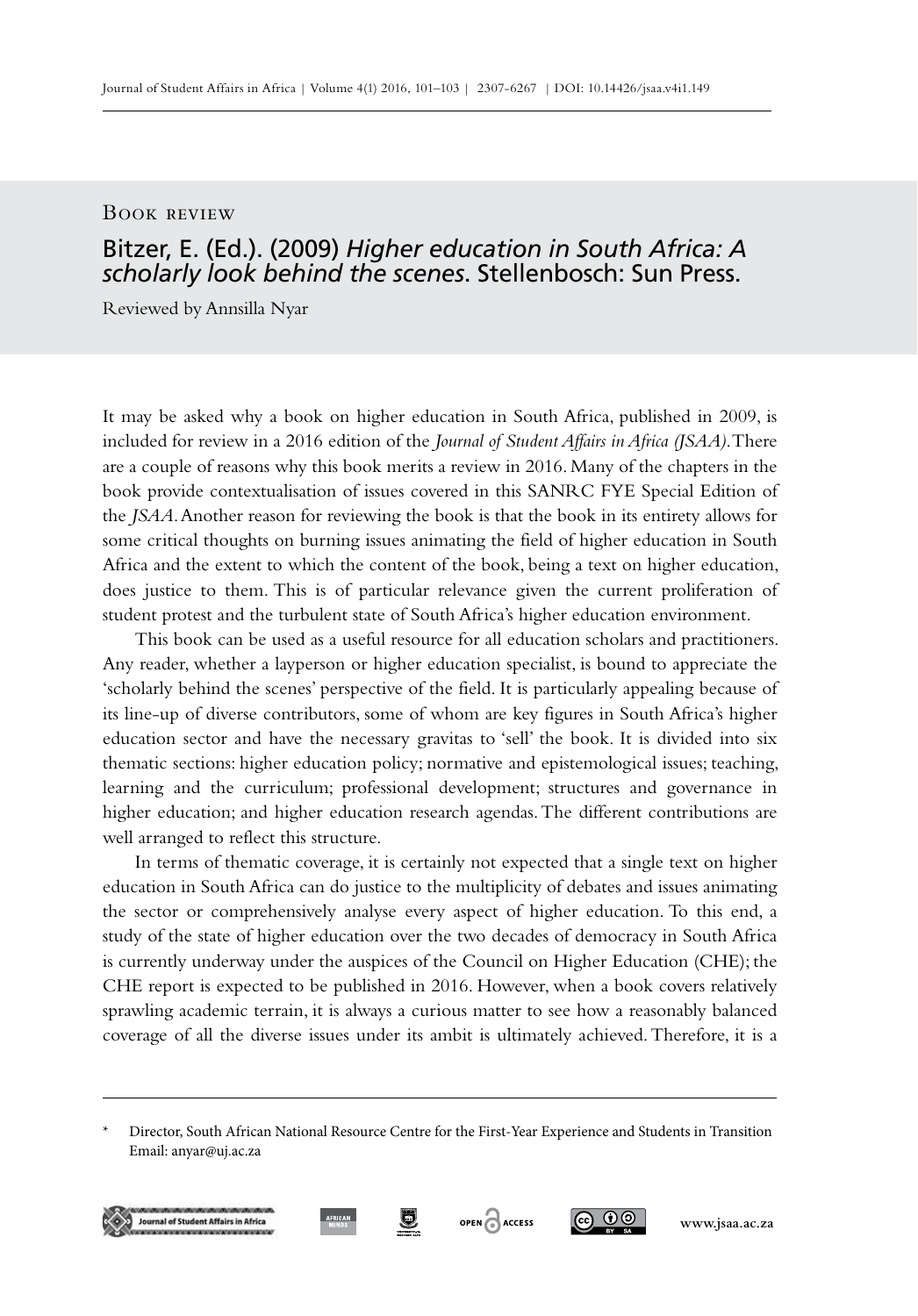point of concern that the book robustly embraces some key issues and concerns in the field of higher education in South Africa (policy analysis, the kinds of knowledge being produced, curriculum design, etc.) and underplays others (student access and success, affordable education and concerns about the kinds of graduates exiting the system). For the purposes of the work of the South African National Resource Centre for the First-Year Experience and Students in Transition (SANRC) in promoting student retention and success, specifically in the first year of study, a focus on the matter of student success would have been a welcome addition to the book. The centrality of the matter of student success to higher education in South Africa is exemplified in educational wastage statistics in terms of dropping out, non-completion and delayed completion of degrees. These statistics represent a tragic loss of human potential that has been lost to South Africa and underline the SANRC's contention that issues of student success should rightly be at the centre of South Africa's higher education agenda. The matter of student success is scarcely addressed in the book.

It is also curious that the concept of transformation, within which the matter of student success is deeply embedded, is not fully critically examined in the book. It is difficult to escape the salience of transformation and its relationship to matters of race and racism in the higher education sector, the realities of which continue to rage and fester to varying intensities in the national higher education environment and manifest in the form of waves of disruptive, and often violent, student protests in South Africa's universities. Some space could have been allotted within the book to matters of student finance and the pressures faced by universities to make university education affordable to students. More broadly, the overall content of the book would have benefited from some conceptual direction as to the current and future path of transformation in higher education in South Africa, as well as key exigencies such as the need to eliminate discrimination, change the demographic make-up of the academy, increase affordability and implement institutional cultures that are not alienating for black students. It is understood that changing demographics, improving pass rates and graduation rates, and pursuing and achieving race, gender and disability equity goals are important aspects of transformation. However, transformation is a much more expansive phenomenon, connecting to every aspect of the higher education environment, and a book on higher education in South African cannot hope to escape such complex, fraught and perhaps intractable issues and debates.

There are some chapters in the book that address the issue of transformation, albeit in different ways, such as Jansen's dense and challenging chapter on the curriculum ("The curriculum as an institution in higher education") and Leibowitz's insightful argument about positioning teaching and learning from a social justice perspective (*"*Towards a pedagogy of possibility: Teaching and learning from a social justice perspective"). However, the matter of transformation, and/or race, is not explicitly drawn out at any point in the book. A positioning for the issue could have been well located in Le Grange's contribution about the space of transformation and "supercomplexity" (Barnett, 2000) in which the contemporary South African university is currently located. Le Grange usefully critiques the kinds of knowledge being produced in South Africa's universities, but limits the analysis